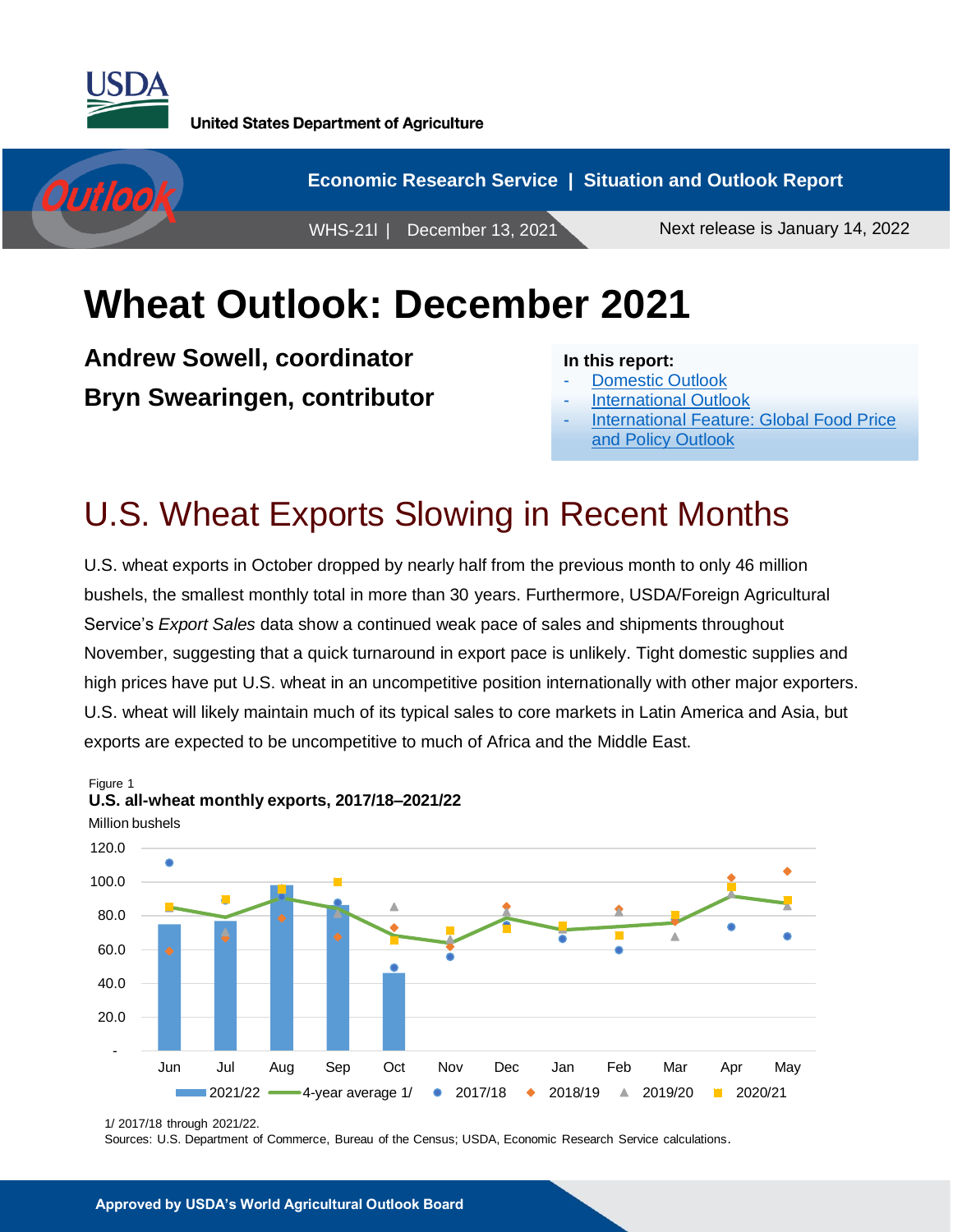# <span id="page-1-0"></span>Domestic Outlook

### Domestic Changes at a Glance:

- The 2021/22 all-wheat export forecast is reduced 20 million bushels to 840 million on a weakening pace of export sales and shipments. Official exports (calculations based on U.S. Bureau of the Census data) for June through October total 383 million bushels, down about 12 percent from the same period last year. This 5-month total represents about 40 percent of the full marketing year (June-May) projection. Notably, shipments in October fell by 46 percent from the previous month. Export sales (both new sales and shipments) have remained slow throughout November, as reported by USDA's Foreign Agricultural Service (FAS) in the *U.S. Export Sales* report.
- The Hard Red Spring (HRS) export forecast is reduced 10 million bushels to 205 million based on a slow pace of export sales. Official export data for June through October represent nearly half of the marketing year export projection, but sales of this class have been very slow for the past two months. Due to severe drought which affected production in the Northern Plains, supplies of this high-protein class are unusually tight this year and prices have been very elevated.
- Projected Hard Red Winter (HRW) exports are reduced 10 million bushels to 350 million. HRW production this year was relatively strong, but prices remain high driven by tight beginning stocks and strong domestic demand. Internationally, U.S. HRW prices are expected to remain at a premium to many key competitors, which will limit exports.
- The 2021/22 all-wheat import forecast is reduced 5 million bushels to 110 million on the pace of trade. Projected HRS imports are reduced by 5 million bushels to 50 million, while imports for all other classes are unchanged this month. U.S. imports of HRS during June through October totaled 19 million bushels, representing 38 percent of the full marketing year projection for this class. Last year, HRS imports during the same 5 months were about 24 million bushels and represented just over half of the full marketing year imports.
- The 2021/22 season-average farm price is raised \$0.15 per bushel to \$7.05 based on the strong farmgate prices through October as reported in the November 30 National Agricultural Statistics Service (NASS) *Agricultural Prices* report and expectations of continued strength in cash and futures prices. The October 2021 all-wheat farmgate price was estimated at \$7.90, which is up from \$7.75 in September 2021 and well above the \$4.98 in October 2020.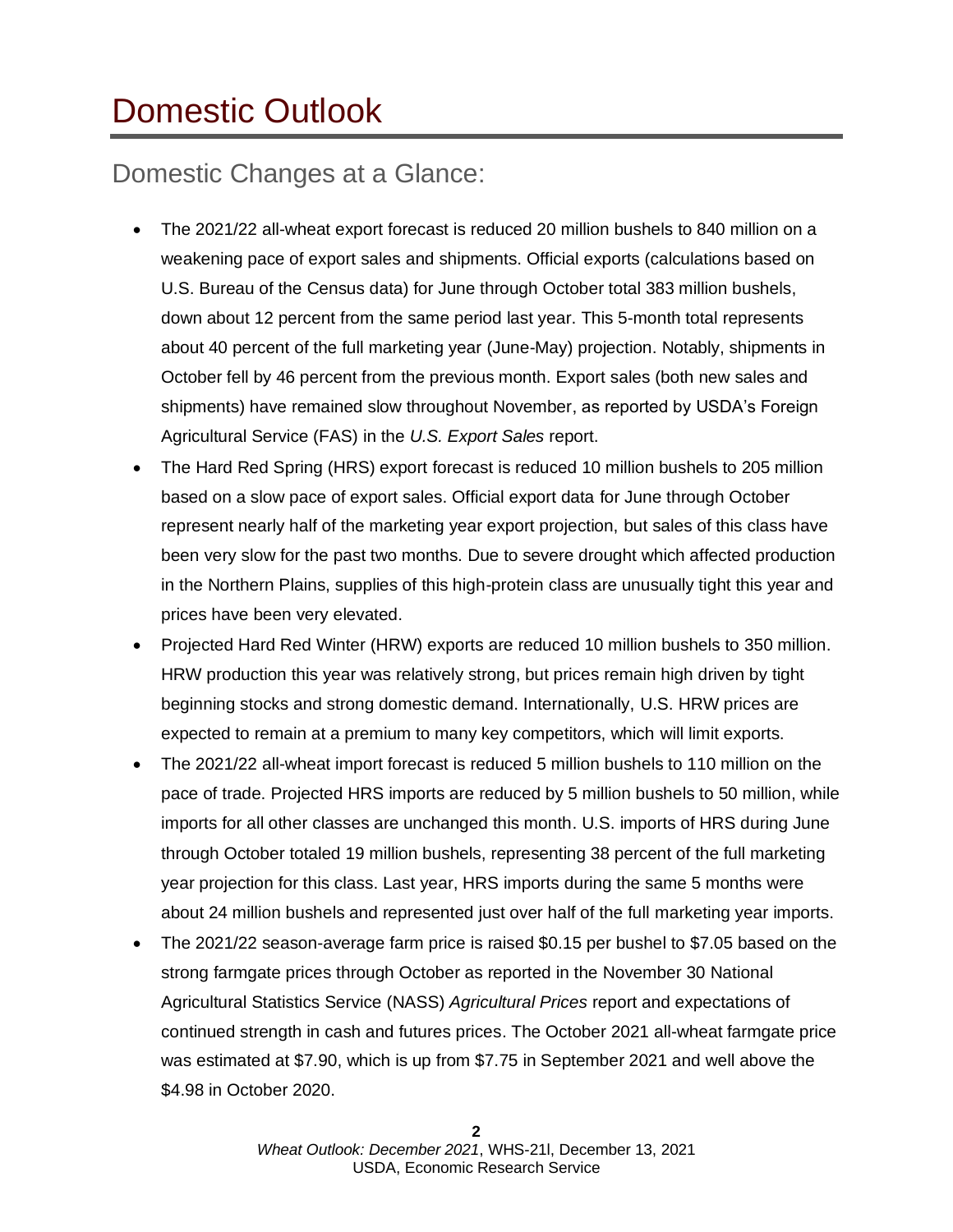• The major changes to the U.S. all-wheat balance sheet are summarized in table 1.

| Table 1 - U.S. wheat supply and use at a glance 2021/22 (in million bushels)                   |                            |                            |                            |                                        |                                                                                                                    |  |
|------------------------------------------------------------------------------------------------|----------------------------|----------------------------|----------------------------|----------------------------------------|--------------------------------------------------------------------------------------------------------------------|--|
| <b>Balance</b><br>sheet item                                                                   | 2020/21<br><b>December</b> | 2021/22<br><b>November</b> | 2021/22<br><b>December</b> | 2021/22<br>Change<br>month to<br>month | <b>Comments</b>                                                                                                    |  |
| Supply, total                                                                                  |                            |                            |                            |                                        | <b>June-May marketing</b><br>year                                                                                  |  |
| Beginning<br>stocks                                                                            | 1,028                      | 845                        | 845                        | $\boldsymbol{0}$                       |                                                                                                                    |  |
| Production                                                                                     | 1,828                      | 1,646                      | 1,646                      | $\overline{0}$                         |                                                                                                                    |  |
| Imports                                                                                        | 100                        | 115                        | 110                        | $-5$                                   | Lower projected imports of<br>Hard Red Spring (HRS) on<br>pace of trade                                            |  |
| Supply, total                                                                                  | 2,957                      | 2,606                      | 2,601                      | $-5$                                   |                                                                                                                    |  |
| <b>Demand</b>                                                                                  |                            |                            |                            |                                        |                                                                                                                    |  |
| Food                                                                                           | 961                        | 962                        | 962                        | $\mathbf 0$                            |                                                                                                                    |  |
| Seed                                                                                           | 64                         | 66                         | 66                         | $\overline{0}$                         |                                                                                                                    |  |
| Feed and<br>residual                                                                           | 95                         | 135                        | 135                        | $\mathbf 0$                            |                                                                                                                    |  |
| Domestic,<br>total                                                                             | 1,120                      | 1,163                      | 1,163                      | $\boldsymbol{0}$                       |                                                                                                                    |  |
| <b>Exports</b>                                                                                 | 992                        | 860                        | 840                        | $-20$                                  | Exports reduced for HRS<br>and Hard Red Winter<br>(HRW) based on the slow<br>pace of export sales and<br>shipments |  |
| Use, total                                                                                     | 2,111                      | 2,023                      | 2,003                      | $-20$                                  |                                                                                                                    |  |
| Ending<br>stocks                                                                               | 845                        | 583                        | 598                        | $+15$                                  | Stocks at the lowest level<br>since 2013/14                                                                        |  |
| Season-<br>average farm<br>price                                                               | \$5.05                     | \$6.90                     | \$7.05                     | $+ $0.15$                              | Stronger farm gate prices<br>as reported by USDA/NASS<br>as well as higher futures<br>and cash prices              |  |
| Source: USDA, World Agricultural Outlook Board World Agricultural Supply and Demand Estimates. |                            |                            |                            |                                        |                                                                                                                    |  |

### Winter Wheat Progress

Winter wheat planting progress was last reported by USDA/NASS in the November 22 *Crop Progress* report. At that time, winter wheat was 96 percent planted, just below 98 percent in the previous year and the 5-year (2016–20) average of 97 percent. In the 18 States surveyed, the overall pace of winter wheat planting was close to average throughout the fall months, but there were notable delays in some Eastern States, where Soft Red Winter (SRW) is mainly grown. In those areas, wet weather slowed the harvest of soybeans and consequently delayed planting of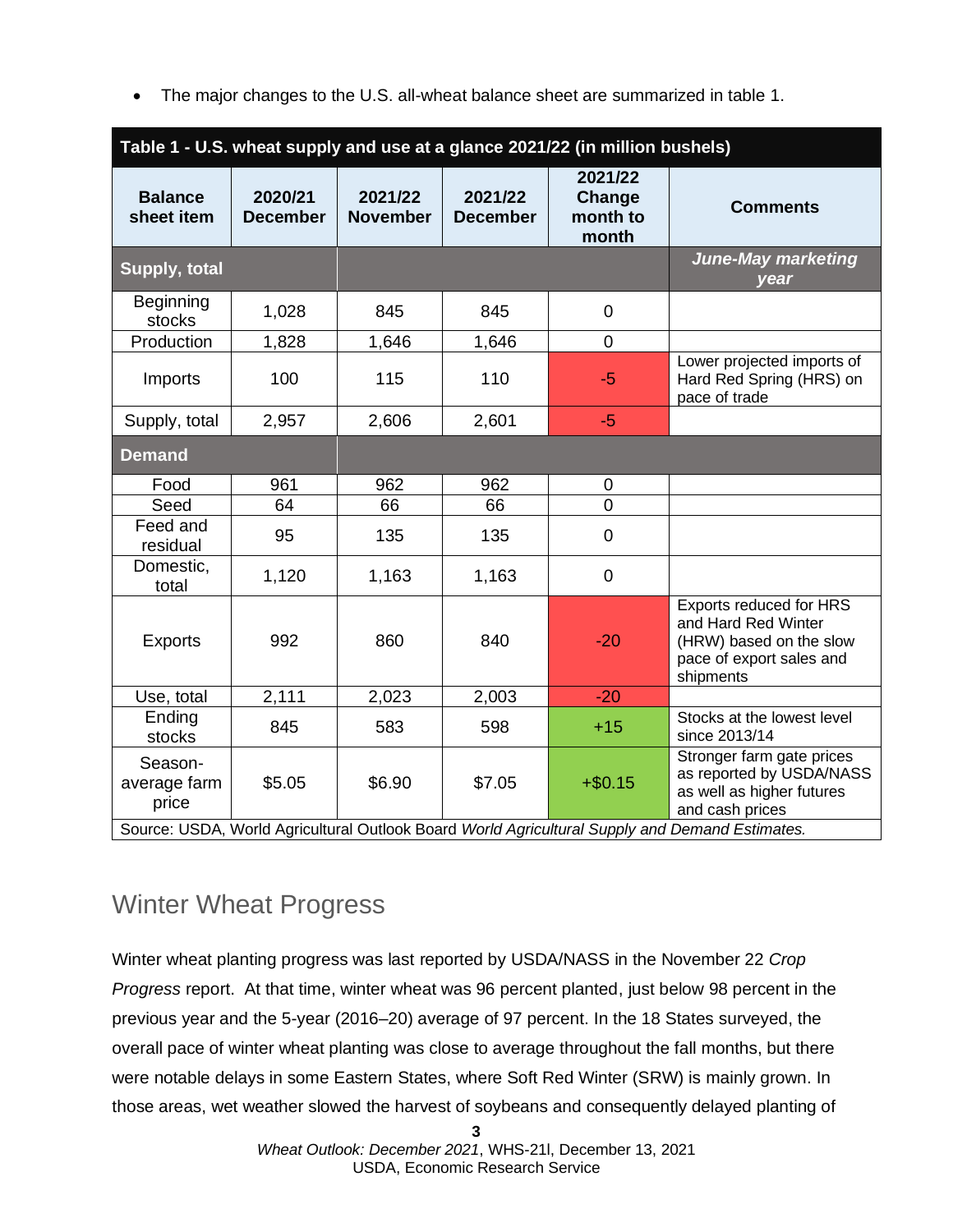winter wheat. In some areas, if the planting window closed, farmers may elect to sow other crops instead of wheat. This early in the production cycle, it is difficult to assess the effect of delayed sowings as spring and summer weather conditions tend to be more impactful in determining yield potential.

The final NASS *Crop Progress* report of the calendar year was released on November 29. This report noted winter wheat emergence at 92 percent, even with last year and just above the 5 year average of 91 percent. Winter wheat was rated to be 6 percent excellent, 38 percent good, 33 percent fair, 15 percent poor, and 8 percent very poor. These conditions are only marginally less favorable than what was reported at the same time last year (6, 40, 36, 13, and 5 across the respective classifications).

Another noteworthy development is expanding drought in key HRW growing regions in the Central Plains. The drought conditions also expand to the Northern and Western regions, potentially affecting production of other classes of wheat. Approximately 53 percent of total winter wheat growing regions are experiencing drought conditions (figure 2).



Source: USDA, World Agricultural Outlook Board, Agricultural Weather and Assessments Group.

**4** *Wheat Outlook: December 2021*, WHS-21l, December 13, 2021 USDA, Economic Research Service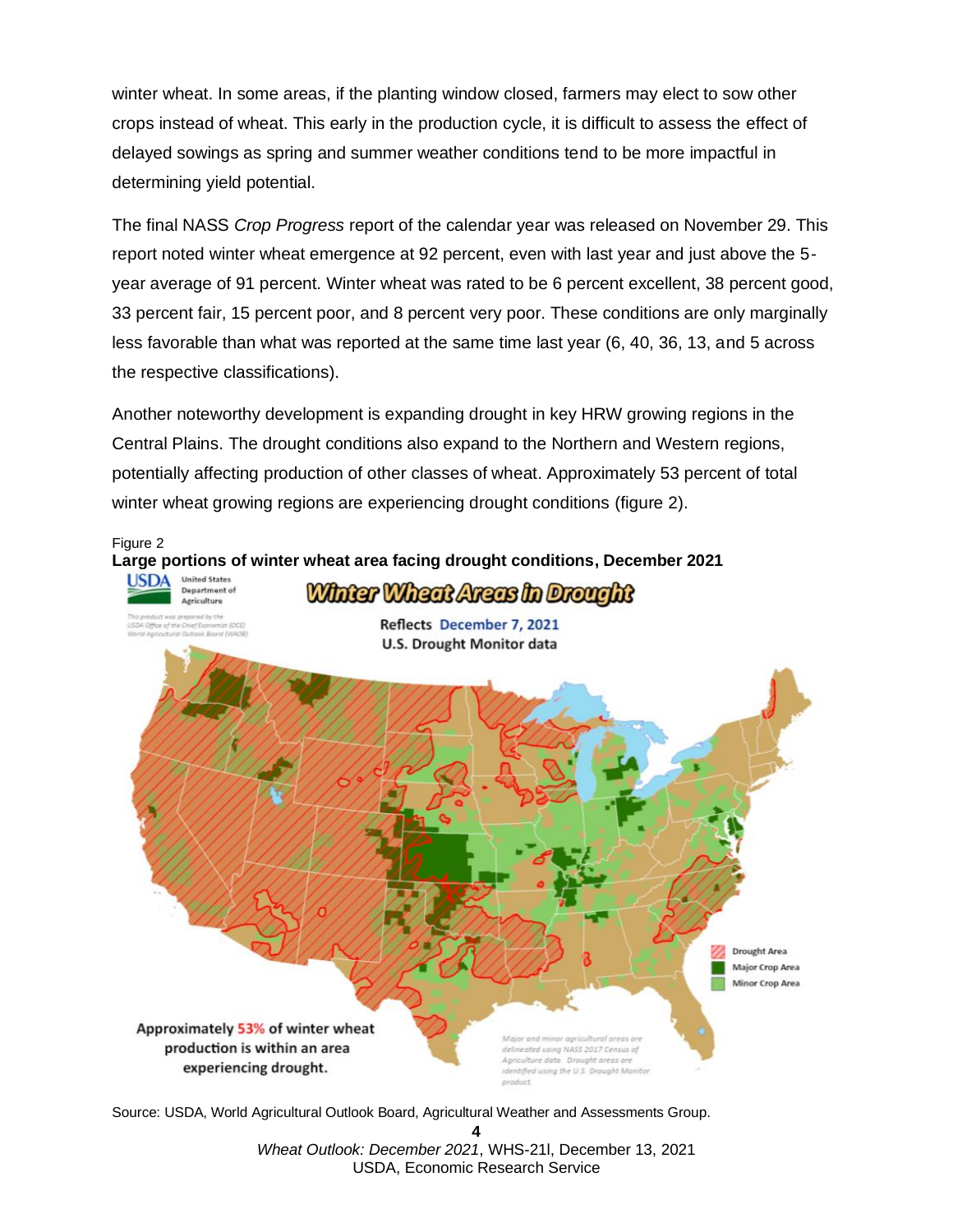# <span id="page-4-0"></span>International Outlook

## Australia Helps Boost 2021/22 Global Production

Global production for 2021/22 is adjusted 2.6 million metric tons (MT) higher to 777.9 million based on higher-than-expected production in **Australia**, **Russia**, and **Canada**. If realized, Australia will have back-to-back record production years. While Australia has received recent rains delaying harvest, yield is projected to reach a near record 2.60 metric tons per hectare (MT/ha). Russia production increased by 1.0 million MT to 75.5 million due to new harvest reports. This revision was allocated only to winter wheat production (+1.0 million MT to 51.5 million), while spring wheat remained unchanged (23.0 million MT). Canada is raised 0.7 million MT to 21.7 million based on revised data from Statistics Canada.

Partially offsetting this increase are downward revisions for **Iran** and **Ethiopia**. Iran is projected to have the lowest domestic production since 2001/02 at 12.0 million MT based on lower yields. Ethiopia remains in a state of emergency that has slowed the harvest of their wheat crop. While production would have been good, the inability to get into the field due to safety concerns will result in higher abandonment. Table 2 shows an overview of all the production changes.

| Table 2 - Wheat production at a glance (2021/22), December 2021                            |                   |              |                          |  |  |  |
|--------------------------------------------------------------------------------------------|-------------------|--------------|--------------------------|--|--|--|
| Country or region                                                                          | Marketing year    | Production   | Month-to-month<br>change |  |  |  |
|                                                                                            |                   | Million tons |                          |  |  |  |
| World                                                                                      |                   | 777.9        | 2.6<br>ብ                 |  |  |  |
| Foreign                                                                                    |                   | 733.1        | 2.6<br>ЯN                |  |  |  |
| <b>United States</b><br>June-May                                                           |                   | 44.8         | Ð                        |  |  |  |
|                                                                                            |                   |              |                          |  |  |  |
| Australia                                                                                  | October-September | 34.0         | 2.5<br>AP.               |  |  |  |
| Canada                                                                                     | August-July       | 21.7         | 0.7<br>ЯÑ                |  |  |  |
| Ethiopia                                                                                   | October-September | 4.8          | ۸Ŀ<br>(0.4)              |  |  |  |
| <b>European Union</b>                                                                      | July-June         | 138.7        | 0.3<br>ብ                 |  |  |  |
| Iran                                                                                       | April-March       | 12.0         | والح<br>(1.5)            |  |  |  |
| Russia                                                                                     | July-June         | 75.5         | 1.0<br>P P               |  |  |  |
| South Africa                                                                               | October-September | 2.2          | 0.1<br>ЯÑ                |  |  |  |
| Note: Changes less than 100,000 metric tons are not included.                              |                   |              |                          |  |  |  |
| Source: USDA, Foreign Agricultural Service, Production, Supply, and Distribution database. |                   |              |                          |  |  |  |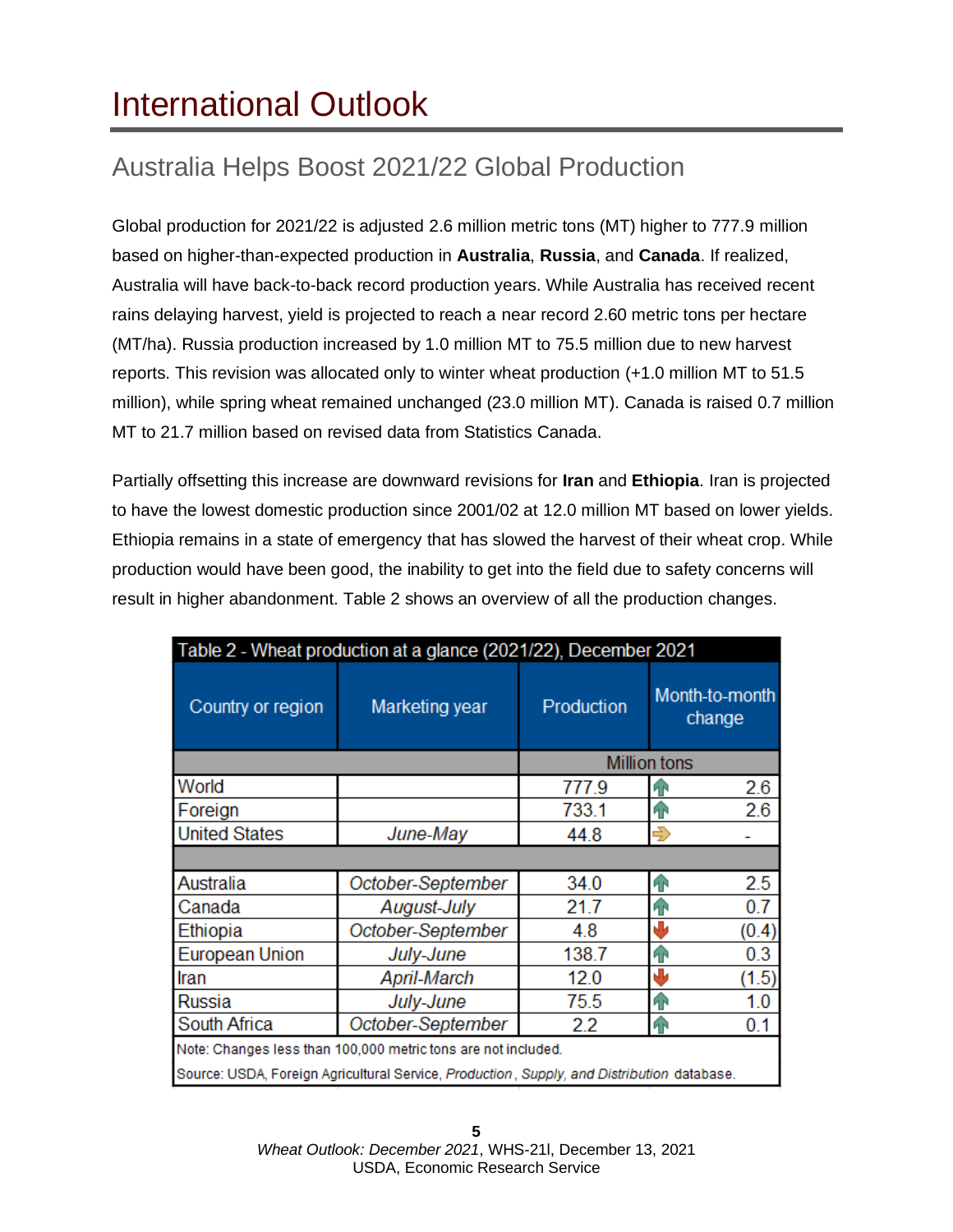## 2021/22 Global Consumption is Revised Higher

Global consumption for 2021/22 is projected higher by 1.9 million MT to 789.4 million based on higher feed and residual use (+2.0 million MT to 160.6 million) partially offset by a slight downward revision to food, seed, and industrial (FSI) use (-0.5 million MT to 626.2 million). Larger-than-anticipated production in **Australia**, the **European Union (EU)**, and **Russia** pushes feed and residual use up. The recent harvest rains in Australia are likely to lead to more feed quality wheat resulting in higher feed and residual use (+0.5 million MT to 5.0 million). The EU feed and residual use was adjusted up 750,000 MT to 45.8 million to partially offset a reduction in feed and residual use for barley.

Reduction to FSI use in **China** (-0.5 million MT to 112.5 million), the **EU** (-0.4 million MT to 62.2 million), and **India** (-0.3 million MT to 97.3 million) more than offset the increase in FSI use for **Russia** (+0.3 million MT to 23.3 million). High wheat prices have made corn a more competitive option for some industrial options in the EU, such as biofuel production, resulting in less wheat used for industrial uses.

A slight adjustment is also made to total consumption based on the local marketing year (MY) trade adjustments for 2021/22. The unaccounted trade is increased marginally by 0.4 million MT to 2.5 million as a result of MY exports increasing relatively more than MY imports. By adding this updated calculation of unaccounted trade to total consumption, the total adjusted consumption in 2021/22 is projected at 789.4 million MT.

### Global Wheat Trade Projected to Reach New Record

If realized, 2021/22 global wheat production is projected to be a record with trade year (TY) exports at 206.9 million MT and TY imports at 203.0 million MT. **Australia** and the **EU** export forecasts are revised up based on larger domestic production. Australia exports are projected at a record 26.0 million MT, 32 percent above 2020/21 exports. Strong first quarter shipments result in higher exports for **India** and **Ukraine**. The largest change to TY imports is for **Iran** (+1.5 million MT to 7.0 million) which continues to receive shipments from Russia, despite Russia's wheat export tax continuing to rise (figure 3). As **Indonesia** starts to ease COVIDrelated restrictions, its food use and imports of wheat are expected to increase as food away from home resumes. **China** has had a slow pace on wheat shipments and reduced purchases from France resulting in a decrease to imports by 0.5 million MT to 9.5 million. The summary of all adjustments is presented in table 3.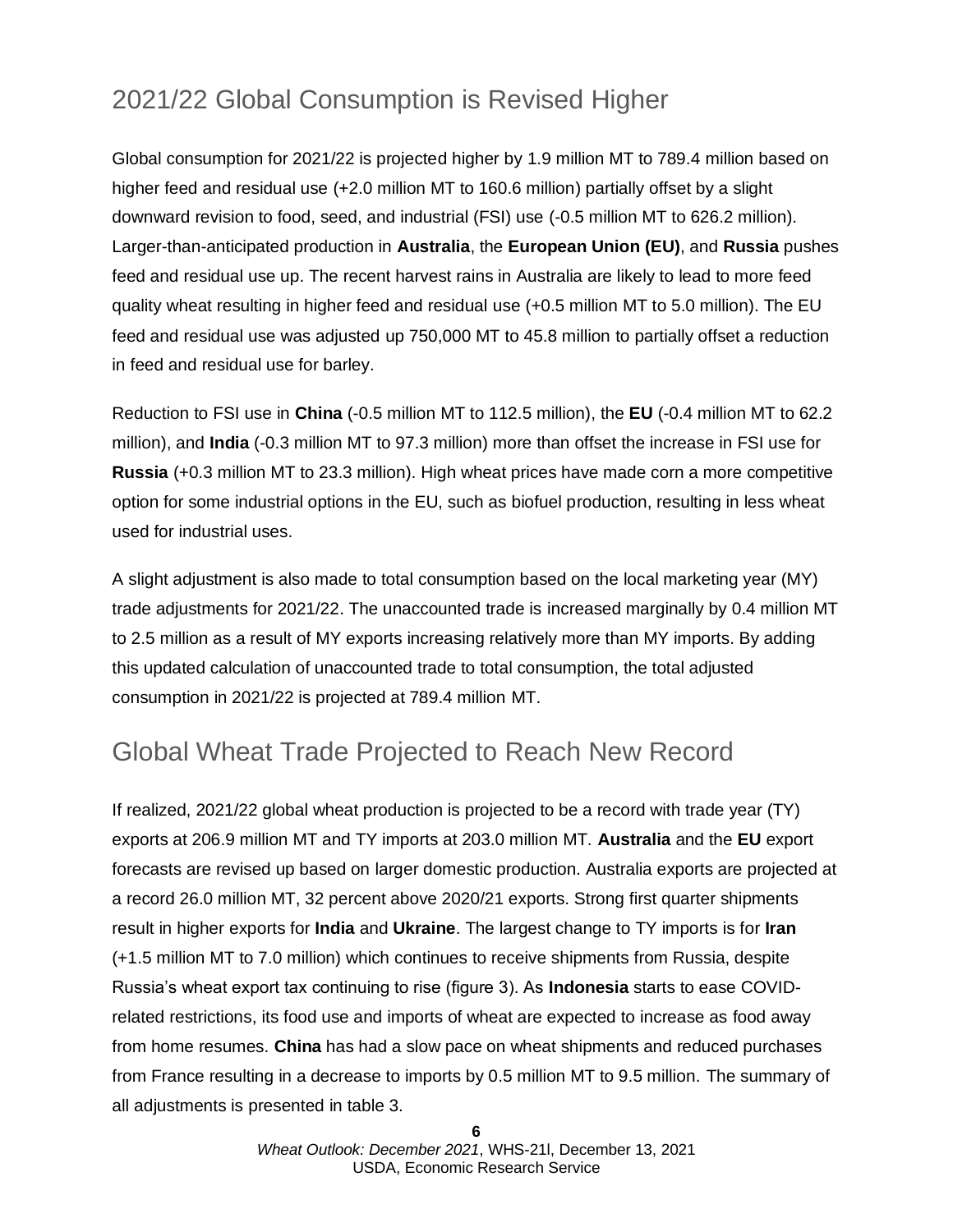

#### **Floating wheat export tax in Russia, June 2021 – December 2021**



Source: Ministry of Agriculture of the Russian Federation.

| Table 3 - Summary of 2021/22 trade adjustments, December 2021                                                                                                  |                      |                    |        |                      |                |        |  |
|----------------------------------------------------------------------------------------------------------------------------------------------------------------|----------------------|--------------------|--------|----------------------|----------------|--------|--|
|                                                                                                                                                                | Trade year exports   |                    |        | Trade year imports   |                |        |  |
| Country or<br>region                                                                                                                                           | December<br>estimate |                    | Change | December<br>estimate |                | Change |  |
|                                                                                                                                                                | Million metric tons  |                    |        | Million metric tons  |                |        |  |
| World                                                                                                                                                          | 206.9                | ИÑ                 | 1.9    | 203.0                | 4 <sup>o</sup> | 1.9    |  |
| <b>United States</b>                                                                                                                                           | 23.5                 |                    | (0.5)  | 3.0                  |                | (0.2)  |  |
|                                                                                                                                                                |                      |                    |        |                      |                |        |  |
| Afghanistan                                                                                                                                                    |                      |                    |        | 2.8                  | ₩              | (0.2)  |  |
| Australia                                                                                                                                                      | 26.0                 | h                  | 1.5    | 0.2                  | Ę              |        |  |
| China                                                                                                                                                          | 0.9                  | ۸b                 | (0.1)  | 9.5                  | J              | (0.5)  |  |
| Ethiopia                                                                                                                                                       |                      |                    |        | 1.7                  | h              | 0.2    |  |
| <b>European Union</b>                                                                                                                                          | 37.0                 | ИÑ                 | 0.5    | 5.2                  | 业              | (0.1)  |  |
| India                                                                                                                                                          | 5.5                  | h P                | 0.3    |                      |                |        |  |
| Indonesia                                                                                                                                                      | 0.4                  | 5                  |        | 10.8                 | P <sub>P</sub> | 0.4    |  |
| Iran                                                                                                                                                           | 0.4                  | 5                  |        | 7.0                  | 仆              | 1.5    |  |
| Lebanon                                                                                                                                                        |                      |                    |        | 1.3                  | 业              | (0.1)  |  |
| Nigeria                                                                                                                                                        | 0.6                  |                    |        | 6.2                  | h P            | 0.2    |  |
| Philippines                                                                                                                                                    | 0.1                  | $\vec{\mathbf{r}}$ |        | 6.5                  | h P            | 0.1    |  |
| South Korea                                                                                                                                                    |                      |                    |        | 4.4                  | hР             | 0.3    |  |
| <b>Ukraine</b>                                                                                                                                                 | 24.2                 | h                  | 0.2    | 0.1                  | €              |        |  |
| Venezuela                                                                                                                                                      |                      |                    |        | 1.1                  | $\bigcap$      | 0.2    |  |
| Vietnam                                                                                                                                                        | 0.3                  |                    |        | 3.8                  | $\bigoplus$    | 0.3    |  |
| Note: Changes less than 100,000 metric tons are not included.<br>Source: USDA, Foreign Agricultural Service, Production, Supply, and Distribution<br>database. |                      |                    |        |                      |                |        |  |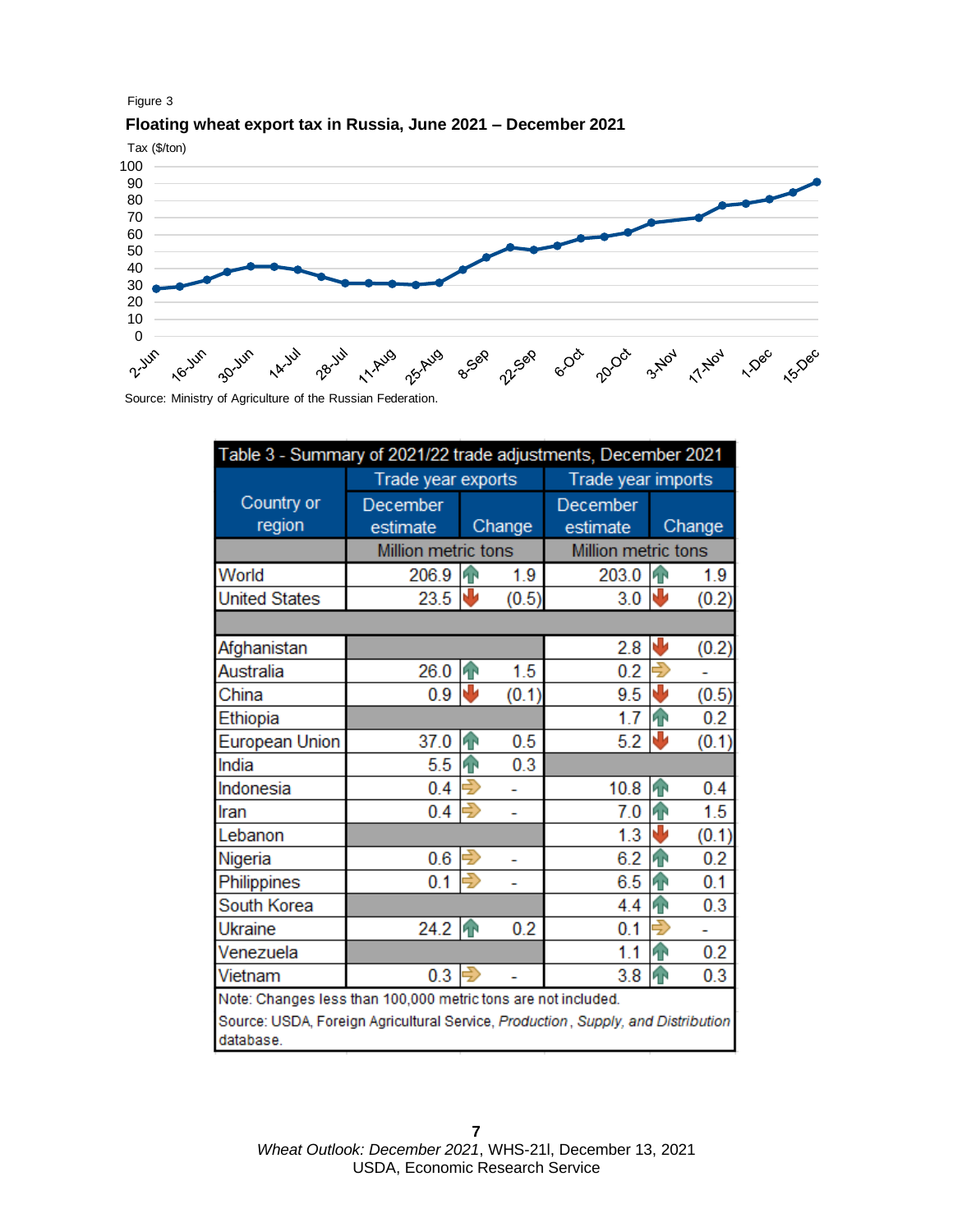### Major Exporters' Ending Stocks See Relief

2021/22 global ending stocks are projected at 278.2 million MT, up 2.4 million from November based on higher global production. Upward revisions were made for a few major exporters including: **Australia** (+1.0 million MT to 4.5 million), **Canada** (+0.7 million MT to 5.1 million), the **EU** (+0.2 million MT to 9.9 million), **Russia** (+0.3 million MT to 10.2 million), and the **United States** (+0.4 million MT to 16.3 million). Ending stocks in **Argentina** are adjusted down 0.2 million MT to 2.3 million. These revisions bring major exporters' 2021/22 ending stocks to 50.7 million MT, up 2.3 million month-to-month (figure 4). While this brings some relief to the tight balance sheet, major exporters' ending stocks remain the lowest since 2007/08.

Figure 4 **Major exporters' ending stocks, 2016/17 to 2021/22**



Million metric tons (MMT)

Source: USDA, Foreign Agricultural Service, *Production, Supply, and Distribution* database.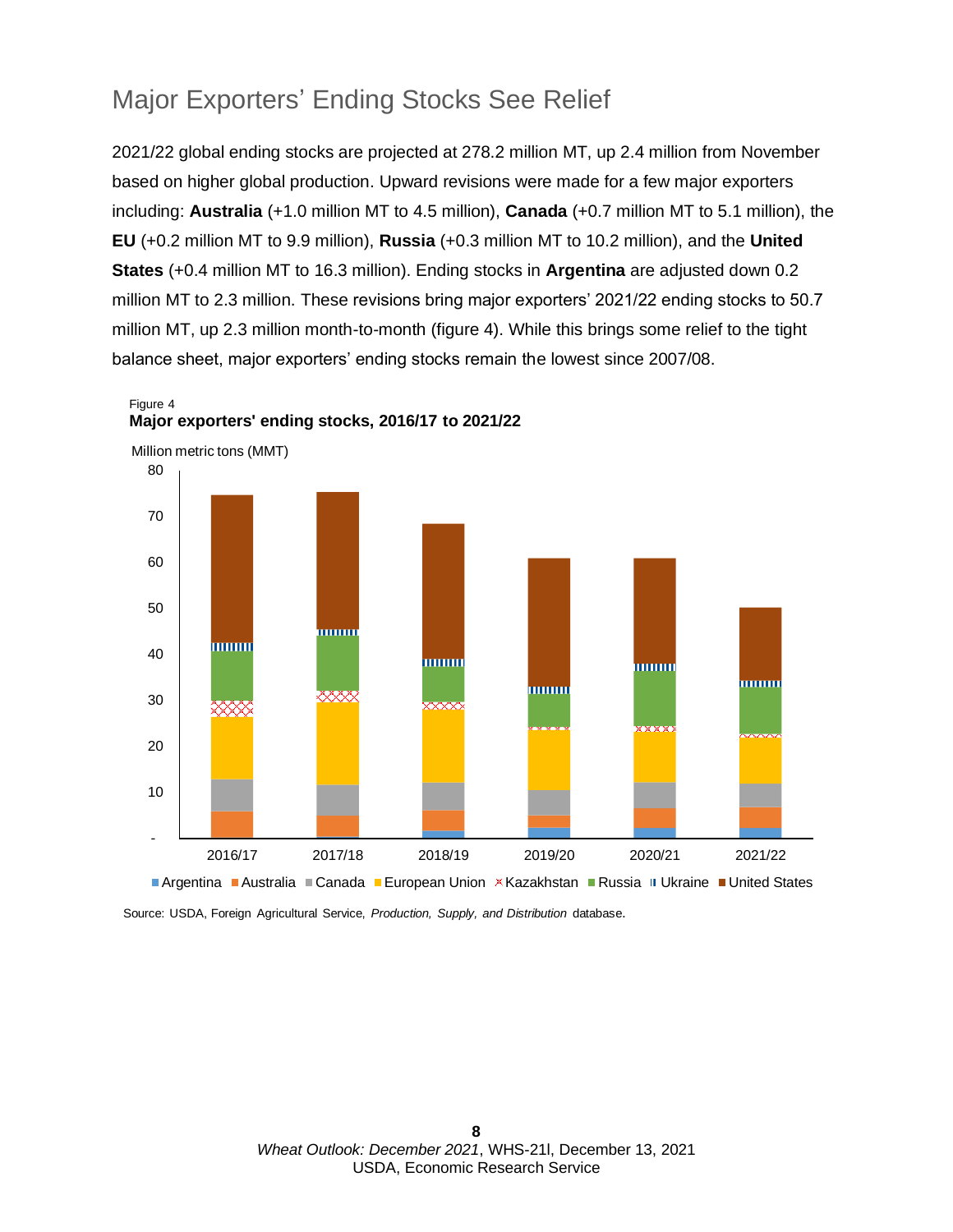# <span id="page-8-0"></span>International Feature: Global Food Price and Policy Outlook

### **Introduction**

Going into 2022, rising food prices continue to reflect the effects of the COVID-19 pandemic and are compounded by tight global grain supplies and supply chain issues. The Food and Agricultural Organization (FAO) tracks the consumer food price index globally and by country. FAO finds the global consumer food price index increased more than 6 percent in 2020, just under the maximum year-over-year change of 8 percent from 2007 to 2008. The global consumer food price index is currently projected to be higher in 2021 but is increasing at a slower rate compared to 2020. This article looks at the current global wheat conditions and how they compare with previous price spikes. We then examine how rising food prices vary by country and what steps countries are taking to mitigate the effects through trade policy changes.

## Current Global Wheat Market Conditions

Global wheat production for 2021/22 fell by 1.4 percent from the first official USDA forecast in May to the December estimate but remains a record. The reductions in projected wheat exports are mainly accounted for by production shortfalls in Russia, Canada, and the United States. Global consumption is projected at a record, outpacing growth in supplies and resulting in tighter stocks. Higher prices and strong demand provide incentives for exporters to export their stocks, further tightening the global balance sheet. If realized, global 2021/22 wheat ending stocks-to-use ration (without China) will be 16 percent, the lowest since 2007/08. These tight stocks are one reason major exporters' freight on board (fob) bids to increase a from 21 to 55 percent since November 2020, with the largest increase coming from Canada. Freight rates for major exporters, as reported by the International Grains Council, also increased by more than 40 percent during this time due to supply chain bottlenecks and tight supplies of cargo ships.

### Global Consumer Price Index

The consumer price index (CPI) is a leading measure of inflation. By looking at both the food and general CPI, we can see how the rise in food prices compares to the general economy. Figure 5 shows how the Food and Agricultural Organization's global food and general consumer price indices have changed each year from 2001 to 2021. These indices are adjusted to represent the basket value indexed in 2015 dollars. In periods where there has been a rise in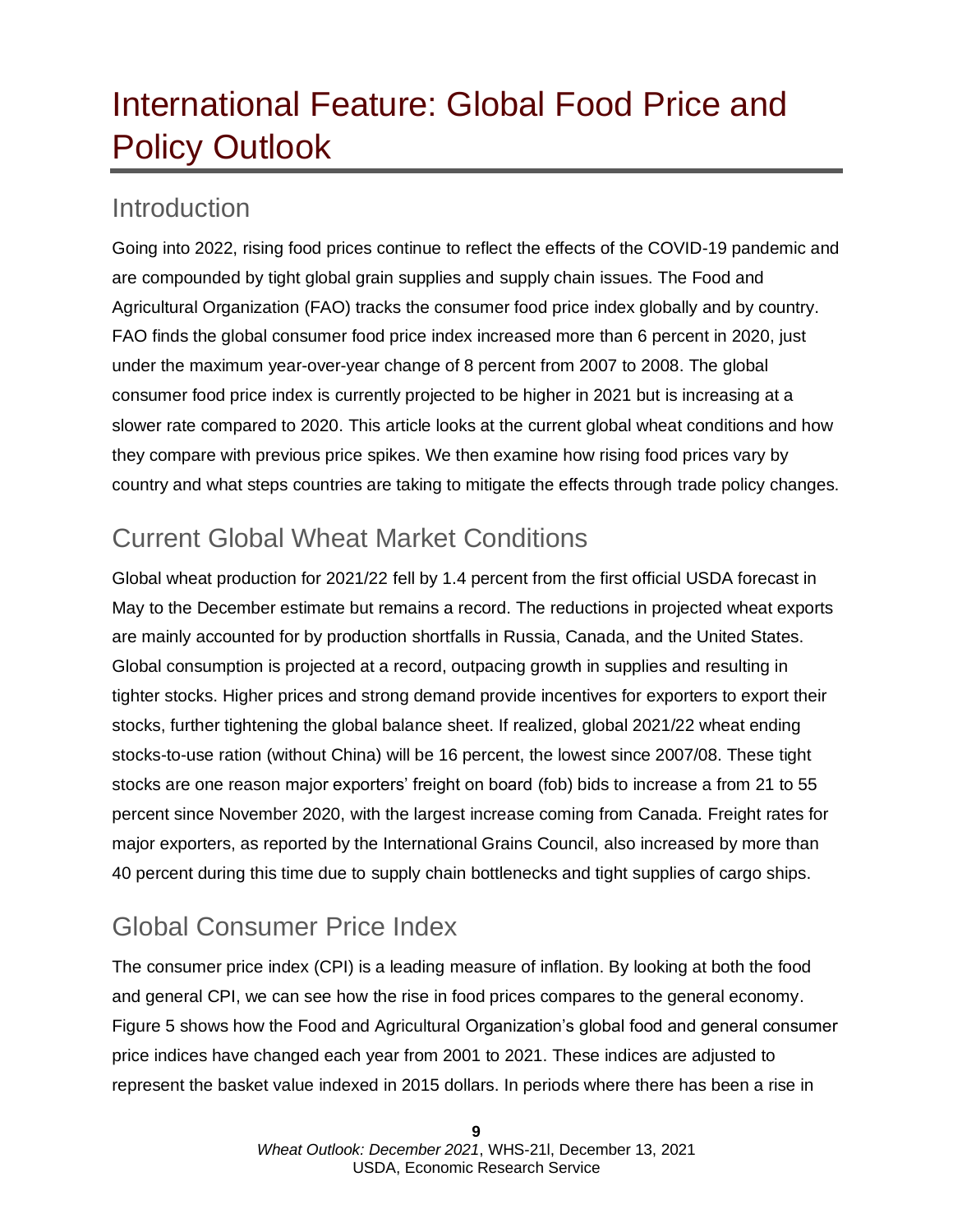commodity prices (2007/08, 2010/11, and 2020/21), the food CPI grows at almost double the pace of the general CPI. As of its June 2021 update, the FAO predicts that both indices will grow at about 4.3 percent in 2021 with general CPI growing at a higher rate year-over-year while the food CPI is expected to grow at a slower rate than in 2020.



**Year-over-year change in global consumer price index, 2001–21** Figure 5

Sources: Food and Agricultural Organization; USDA, Economic Research Service.

The FAO also publishes an annual FAO food price index (FFPI) that represents the change in the international price of a basket of food commodities in real terms (2014–16 base year) and is used as an indicator for food security. As of December 2, the FFPI is projected to increase to 124.2 in 2021, the highest since 1975 and 25 percent higher than 2020. This means that if a consumer bought a basket of goods for \$100 in the base year that the same basket of goods is \$24 higher in 2021. The FFPI is further broken into sub-indices representing major food groups (see table 4). By looking at the sub-indices, we can compare the effects of each major food group on the growth of the overall food price index. The FFPI increased for the fourth consecutive month in November, mainly driven by higher cereal and dairy prices. Table 4 compares the year-over-year change in the food price sub-indices with previous analog years. In 2021, the meat and oils sub-indices are projected to have the greatest year-over-year change since at least 1990.

| Table 4: Comparison of consumer food price indices in previous spikes, 2007-21                      |                     |                            |                      |                       |                     |                      |  |
|-----------------------------------------------------------------------------------------------------|---------------------|----------------------------|----------------------|-----------------------|---------------------|----------------------|--|
| Year-over-<br>year                                                                                  | Food price<br>index | <b>Meat price</b><br>index | Dairy price<br>index | Cereal<br>price index | Oils price<br>index | Sugar price<br>index |  |
| change                                                                                              | $-$ Percent $-$     |                            |                      |                       |                     |                      |  |
| 2007/08                                                                                             | 15.70               | 8.85                       | 0.33                 | 26.58                 | 21.99               | 17.84                |  |
| 2010/11                                                                                             | 11.27               | 4.26                       | 4.54                 | 19.09                 | 15.56               | 10.01                |  |
| 2020/21                                                                                             | 25.26               | 10.30                      | 14.22                | 24.38                 | 61.93               | 34.57                |  |
| Sources: USDA, Economic Research Service: Food and Agricultural Organization of the United Nations. |                     |                            |                      |                       |                     |                      |  |

**10** *Wheat Outlook: December 2021*, WHS-21l, December 13, 2021 USDA, Economic Research Service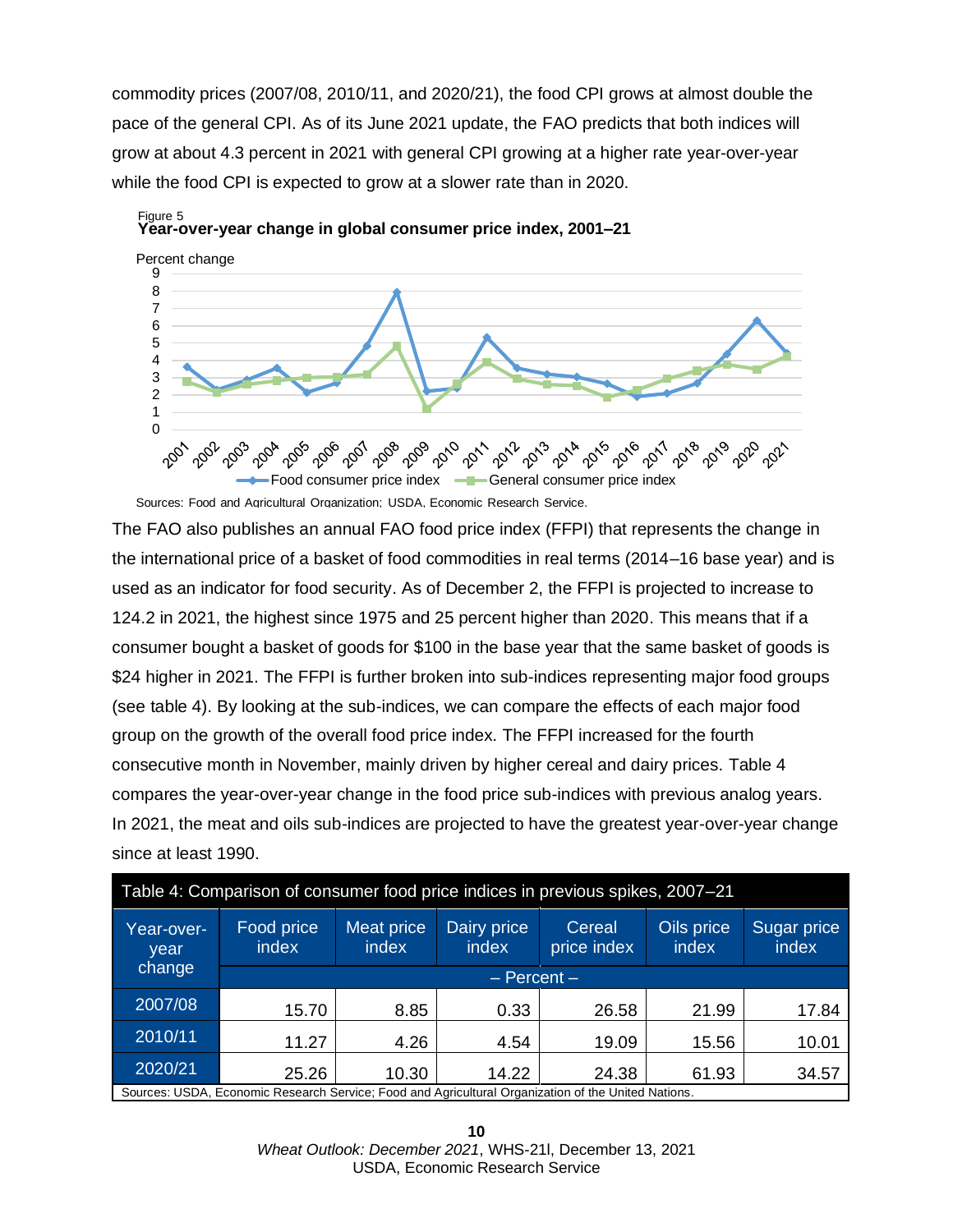In previous analog years, the cereal price sub-index grew at a faster rate than the FFPI and had a more significant effect on the overall increase in the food price index. The current market condition shows that the cereal price index is growing at 24 percent, a slightly slower pace than the overall FFPI at 25 percent. While wheat prices have been elevated in 2021, the cereal price index indicates a less pivotal role in the rise of global food prices from cereals than other categories, such as oils. The oils price sub-index is forecast to grow 62 percent year over year versus previous time periods when it only grew by 15 to 22 percent. While looking at the effect of global food price indices is helpful to get a worldwide picture, it is important to see how increases in food prices differ across countries.

## Food Price Effect by Country

The consumer food price index (CFPI) is a common metric for analyzing food price trends facing consumers. The FAO publishes consumer food price index data by country for each month. Figure 6 shows how different countries and regions have been affected by increases in the yearly average consumer food price index compared with 2020. A positive change in the CFPI is a leading indicator for food inflation. The dark red countries saw the largest increase in the consumer food price index in 2021.



Outside of Canada, the United States, Europe, and China, most of the world is experiencing elevated growth in CFPI. In the November *Wheat Outlook,* we discussed the implications of rising wheat prices in the United States. We found that the consumer and producer price indices for wheat and flour products have not seen significant increases as compared to historical price increases. China saw a decline in CFPI due to the recovery of the swine herd after African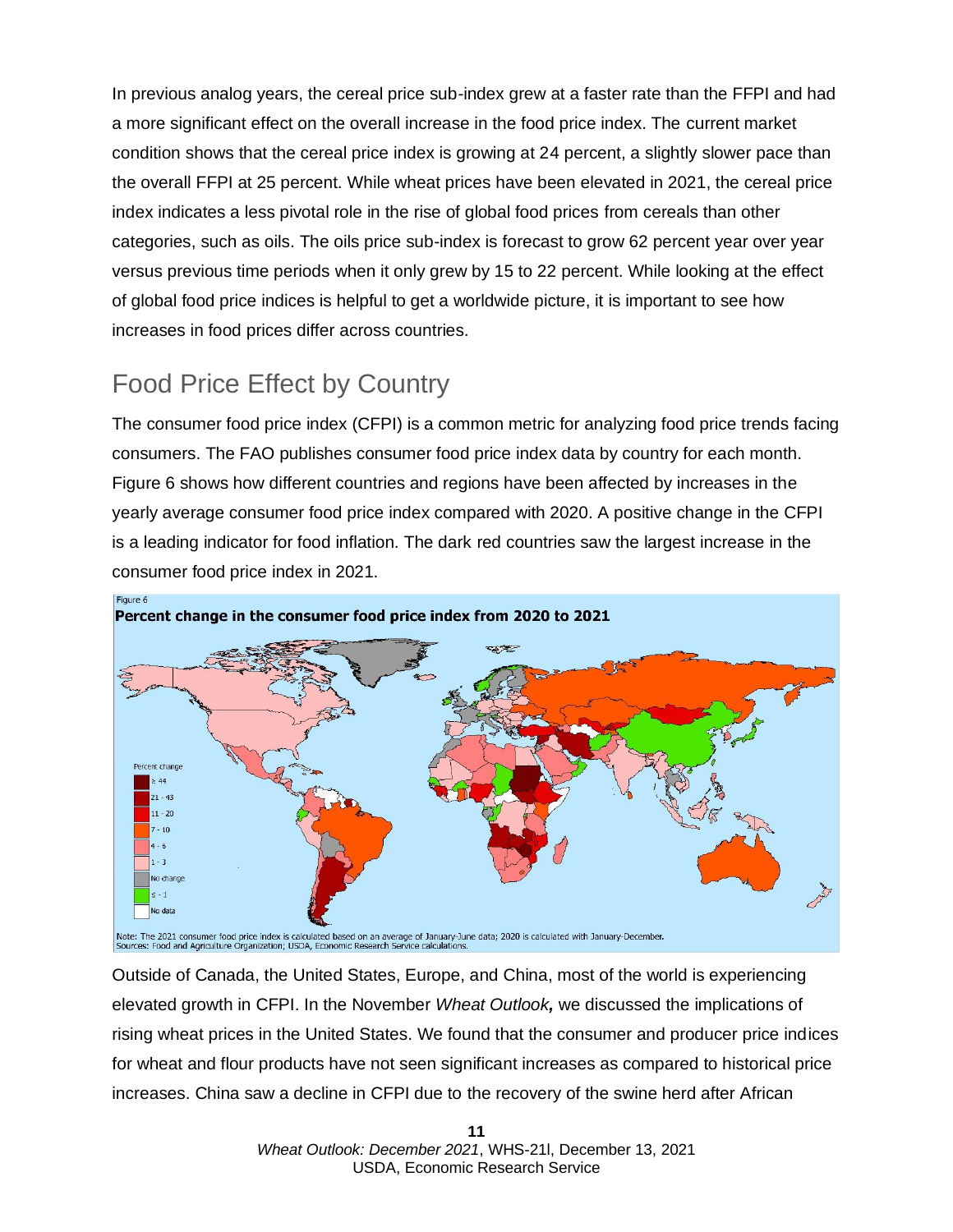swine fever resulting in lower pork prices. Despite production issues in Canada, the data show that their CFPI has increased by only 1.1 percent.

Latin America and the Caribbean countries are predicted to see a 15 percent increase in CFPI compared with 2020, with some areas experiencing currency depreciation, food disruptions, and rising commodity prices. The CFPIs in Brazil and Argentina are expected to increase 10 and 36 percent, respectively, compared with 2020. Western and Middle Africa also saw a significant increase of 13 to 15 percent CFPI in 2021. Other notable increases in CFPI are for Iran (43 percent) and Turkey (16 percent).

## Policy Changes to Control for Rising Food Prices

Over the past year, some countries have implemented trade policies intended to mitigate the effects of rising food prices on their producers and consumers. For example, Russia, a major wheat exporter, has taxed wheat exports since February 2021 to help limit exports and secure lower priced domestic supplies for their consumers. Both Ukraine and Kazakhstan announced wheat export limits to increase domestic stocks. Other countries suspended import duties, expanded import quotas, or removed import tariffs. Despite having an above-average wheat crop this year, Morocco suspended import duties on durum and common wheat to maintain price stability and build stocks. Amid inflationary pressures, Pakistan approved expanded purchases of wheat to increase its strategic reserves and banned exports of wheat and flour products. Turkey eliminated its wheat import tariff to help combat tight domestic supplies and rising international wheat prices. These policies can impact and possibly distort the global wheat market through reduced trade flows from exporters or by importers seeking new sources to maintain their supplies.